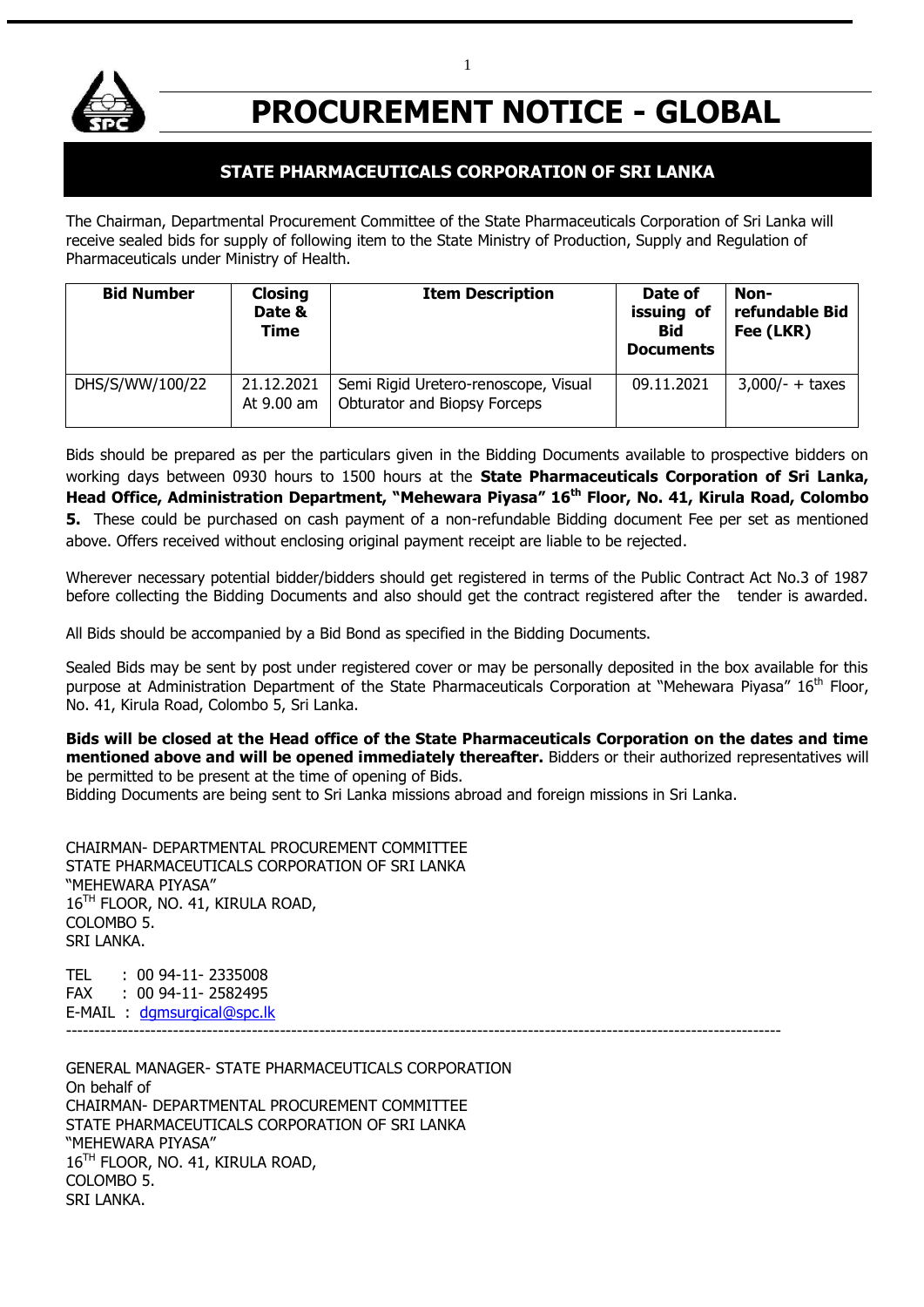## **ANNEX – 1**

#### **BID NO. : DHS/S/WW/100/22 DATE OF ISSUE : 09TH NOVEMBER 2021 CLOSING DATE & TIME : 21ST DECEMBER 2021 AT 09.00 HOURS SRI LANKA TIME**

#### **Special Conditions for tendering :**

- 1. Offers should be accompanied with the valid registration certificate issued by the National Medicine Regulatory Authority in Sri Lanka
- 2. Offered item should bear both our SR number and the Item number. However at the bid opening only the item numbers will be read out. Therefore price quoted should be shown against each item number.
- 3. If the shipment is being effected on FCL basis both FOB and Freight charges should be quoted separately against each item in addition to quoted C & F price.
- 4. The volume of the total quantity of each item should be given in cubic meters (m<sup>3</sup>)
- **5. Foreign offers should be on C & F (CPT/CFR) Colombo basis. FOB offers are not acceptable. If offers are received on Import & Supply basis from local suppliers, those offers should be in LKR. All local suppliers/manufacturers should quote in LKR for the total delivery price to MSD stores.**
- **6. Fax/E-mail offers directly sent to State Pharmaceuticals Corporation are not acceptable. Tenderers are requested to draw their attention to the clause "Submission of Bids" of the bid document in this regard.**
- 7. If awarded supplier is unable to adhere the delivery schedule due to no fault of the SPC/Ministry would result in the supplier being surcharge 0.5% of total bid amount per day from the due delivery date.
- 8. The original payment receipt has to be annexed to the offer. Offers without same will be rejected.
- 9. We reserve the right to reject offers which do not comply above.
- 10. The offer should be valid up to 19.06.2022

#### CONDITIONS FOR SUPPLY OF SURGICAL ITEMS

#### **(a) Part A-General Order Conditions (GOC) of Supply**

- **1.** The consignments supplied in respect of an order concerned, shall exactly match with the reference sample submitted and the product information (item descriptions, shelf life/warranty where applicable, manufacturer's name, country of manufacture, country of origin, etc.) provided in the bid document by the supplier, which has been accepted by the procurement committee, and included in the Indent / Purchase Order (PO), issued by SPC.
- **2.** All items shall be supplied, sourcing from the manufacturer and country of manufacturer, stated in the Purchase Order (PO)/Indent of SPC and wherever applicable shall have a valid product registration or waiver of registration from NMRA.
- **3.** Maintaining the validity of the product registration during the period of supply (delivery schedule), obtaining waiver of registration, import license / manufacture licensing at NMRA, is a pre-requisite for the supply of surgical items. Hence all suppliers shall produce relevant valid registration certificates/licenses, when requested by MSD/SPC.

When the validity of the product/manufacturing licenses and registrations of NMRA (eg; manufacturing license, product registration and GMP certificates), of local manufacturers / local suppliers, lapses during the year or during the period of supply (delivery schedule), it shall be extended / renewed by the supplier. A certified copies of afore mentioned valid certificates shall be submitted to MSD by the supplier when deliveries are made.

**4.** The number of batches per consignment shall be minimal. Batch quantity shall be an equal multiple of the quantity of the consignment and the proportionate size of the batch quantity shall be not less than 15% of the quantity in the consignment.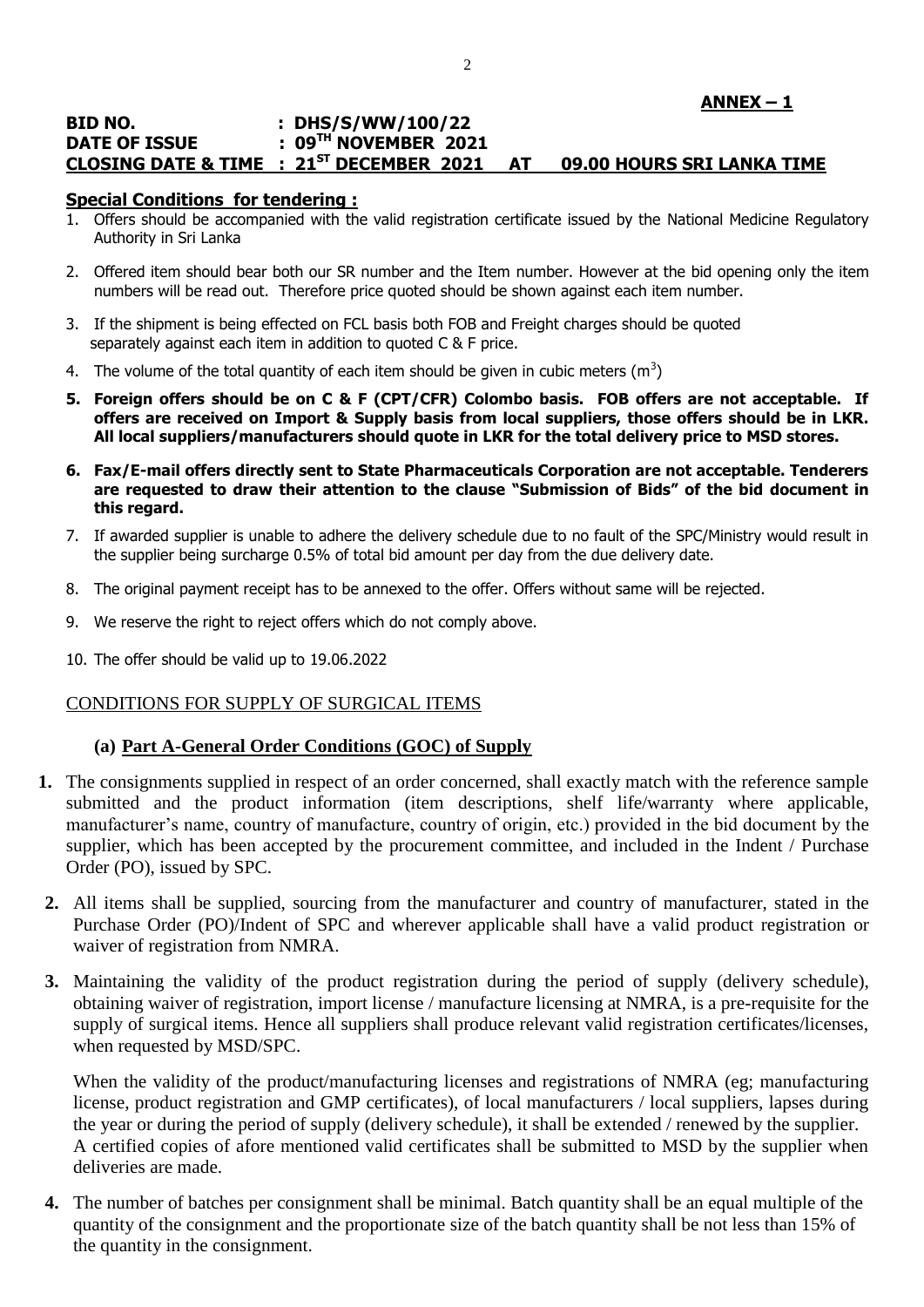**5.** If MSD decides to accept a part or full consignment, with deviations from certain tender conditions (eg: with regard to labeling/packaging etc. due to an urgency, that shall be done subject to, either rectifying the defect within 05 working days by the supplier, or recovering the total cost [a] of rectifying the defect by MSD (via a duly contracted third party providing such services), from the supplier with a 25% administrative charge on the labeling cost. (total charge  $= [a] + [a] \times 0.25$ ) or 2% of the invoiced value, whichever is the highest.

All possible tender deviations such as Packing, labeling, delivery schedule, storage status, payment mode & conditions, etc., shall be communicated and agreed upon before accepting the tender award by the supplier. Noncompliance of same shall be considered as tender violations, to apply surcharge (as clause No. 37).

**6.** The specifications of the product offered by the suppliers in the tender, shall match with the tender specifications for the item and **any form of alternate offers for the same, will not be entertained,** when there are product/s offered in compliance with the tender specification.

# **Shelf life & Warrantees**

**7.** In respect of Non consumables; laboratory items and surgical items: Manufacturer or supplier or local agent shall provide a warranty for a period, not less than as specified in the specification of the item and /or it"s sub components/articles supplied (eg: Special Instrument sets), unless otherwise agreed upon prior to awarding the tender.

The supplier's invoice shall indicate, the validity period of the warrantee from the date of receiving goods at MSD and a warrantee card with all details, including the local contact details of warrantee services provider, shall also be inserted in each individual pack.

Foreign suppliers of all such items shall have their own local agent in Sri Lanka, capable of providing technical support, repair and spares, when necessary (**This clause No. 07 is not applicable for all Pharmaceuticals and all Consumable Surgical & Laboratory items)**

- **8.** Freshly manufactured stocks of the product shall be supplied; thereby the residual Shelf Life (shelf life remaining at the time of delivery of goods in Sri Lanka/MSD stores/Sri Lanka) of the product, shall be 85% of the product shelf life specified in Indent/PO or as certified in the product registration certificate or indicated in any other way by NMRA)
	- (a) When the shelf life is not specified in the indent/PO/item spec; the requested shelf life shall be considered as, 36 months for surgical consumable items. (Shelf life of not applicable for surgical non-consumables) and 24 months for Pharma/Laboratory items. The Difference of the residual and requested product shelf life shall not exceed  $1/6<sup>th</sup>$  (one sixth) of the original product shelf life.
	- (b) In the violation of the above tender condition, Director/MSD reserves the right to accept a reduced quantity, that is usable (as per the actual consumption rate) up to three months before the expiry of same and will subject to application of a penalty (as clause No. 37 and footnote 01)

## **Standards & Quality**

- **9.** Standards; In respect of all Pharmaceutical products supplied, shall comply Pharmacopoeia Standards that are indicated in the item specifications, other Pharmacopoeia Standards accepted in the product registration by the National Medicines Regulatory Authority.
- **10.** As per the product registration dossier approved by NMRA, the product information leaflet (PIL) for the Pharmaceuticals items and the user manual/instruction pamphlet for surgical items. With information to users regarding the; storage conditions, maintenance, and other product compatibilities, shall be provided with the product, for acceptance of goods by MSD.

Any product deficient of or incompatible with, its sub-components/accessories, not at the specified quality standards or all its components not unitized appropriately in packaging (as a set) shall be rejected.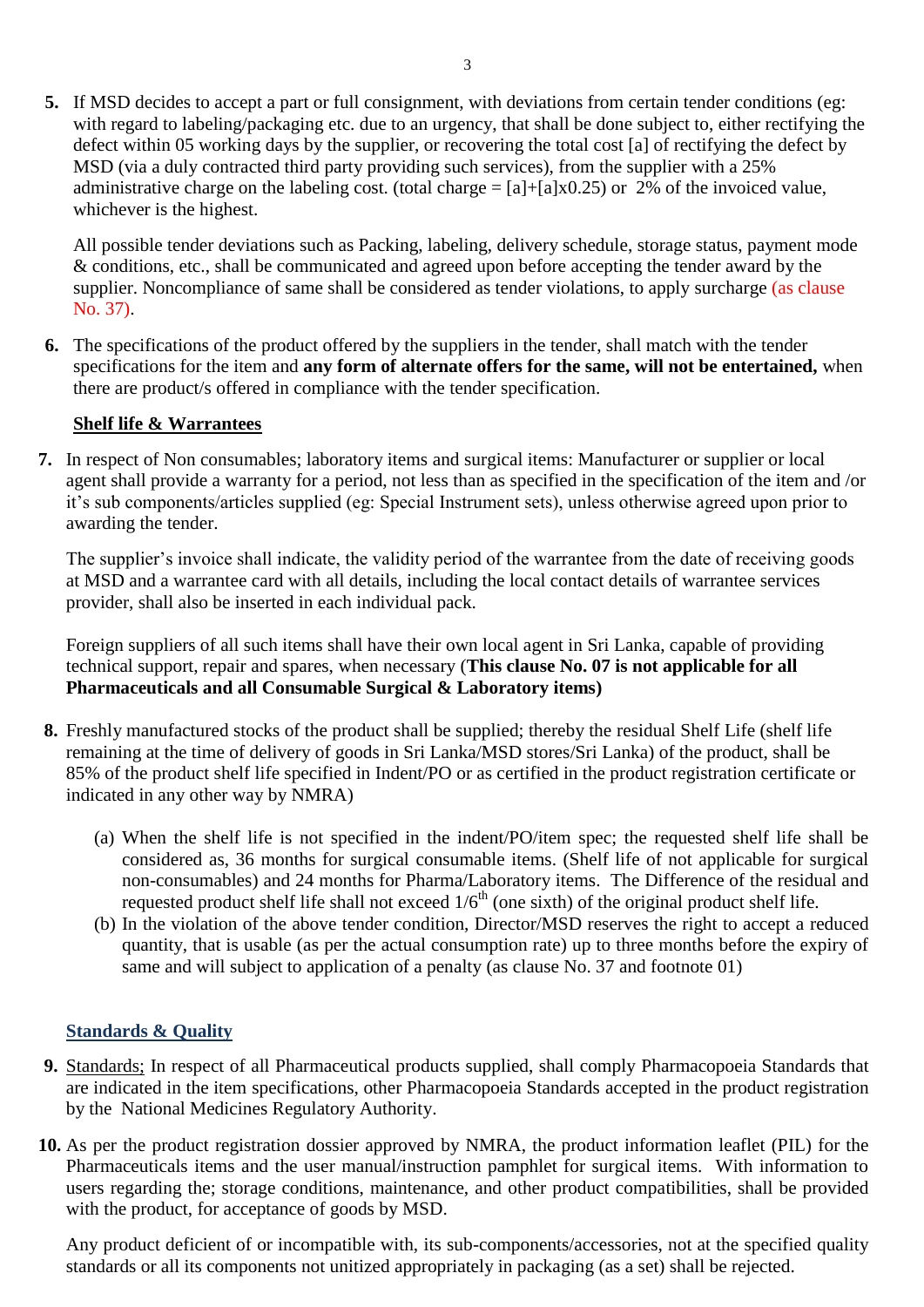- **11.** Withdrawal from use of items due to quality failure found as manufacturer's fault:
	- (a). In case of batch withdrawal, **value of entire batch quantity supplied** shall be recovered from the supplier.
	- (b).In case of product withdrawal, **value of entire product quantity** supplied shall be recovered from the supplier.
	- (c). In the event of either a) or b) above, supplier shall be charged the total **cost involved for MSD, of the quality failed supplies** with 25% administrative charge of the same**.**
- **12.** The storage conditions and the packing requirements of the product shall conform to the information given by the manufacturer and accepted by NMRA for the product registration or shall conform to the information submitted for waiver of registration granted by NMRA in exceptional circumstances.(refer clause No.24)

If the offered product, deviate from NMRA registered product features, supplier must provide with the bid, a declaration to certify the NMRA accepted product details such as; storage conditions, pack details/contents/sizes and standard batch quantity/size of the product.

**13.** Immediately after delivery at MSD, the consignments shall be subjected to testing appropriately drawn, one random batch sample (Post-delivery sample) of the consignment at a government/semigovernment/accredited laboratory (to be selectively applied for Surgical & Lab items, depending on availability of testing methodology and facilities)

If the sample is found to be substandard, random batch samples will be tested from all the batches/lots in the consignment, and entire expenses on such tests, like value of samples, transport, sampling and testing charges, etc, will be recovered from the supplier.

**14.** Consignments supplied to MSD violating the storage conditions indicated on product labels and/or product information leaflet (as accepted for product registration at NMRA), shall be considered as quality affected consignments and quality assurance of such consignments shall be carried out by post-delivery testing at government / semi government laboratory in Sri Lanka or at an accredited laboratory (foreign/local). All the expenses on such an event, including storage cost shall be borne by the supplier. If found to be quality affected the consignment will be treated as quality failed (as clause No.11).

# **Pack size, Labeling & Packaging**

- **15.** Offers for pack sizes at a lower level(smaller quantity per pack) than the pack size specified in the item description/specification and MSD order List, are also acceptable, but higher level (larger quantity per pack) pack sizes will not be entertained unless otherwise offered with the original bid and accepted by the procurement committee, with the concurrence of MSD.
- **16.** In respect of bulk packs of all pharmaceuticals (not applicable for blister/strip packs),
	- "DHS" mark shall be ;
	- (a). embossed or printed in case of tablets
	- (b). printed in case of capsules

Above condition can be waved off, if the purchase order quantity is less than 100,000 tablets/capsules, with deliveries in one/more lots **or** when an exemption is notified in the special order conditions of the relevant MSD order list (**This clause No. 16 is not applicable for all consumable and Non consumable Surgical and Laboratory Items)**

**17.** Each; innermost pack, vial/ampoule, pre-filled syringe or bottle, shall bear the item Description, SR No, Batch No/Lot no., Product Reference/Catalogue No.s of Surgical items), Date of Manufacture, Date of Expiry (of consumables only) and "STATE LOGO" of Government of Sri Lanka.

It is essential to include and exactly match the dates of Expiry (not applicable for Surgical Nonconsumables) & date of Manufacture (in any form as "Year & Month" or "No Exp."), in the innermost pack and supplier"s invoice.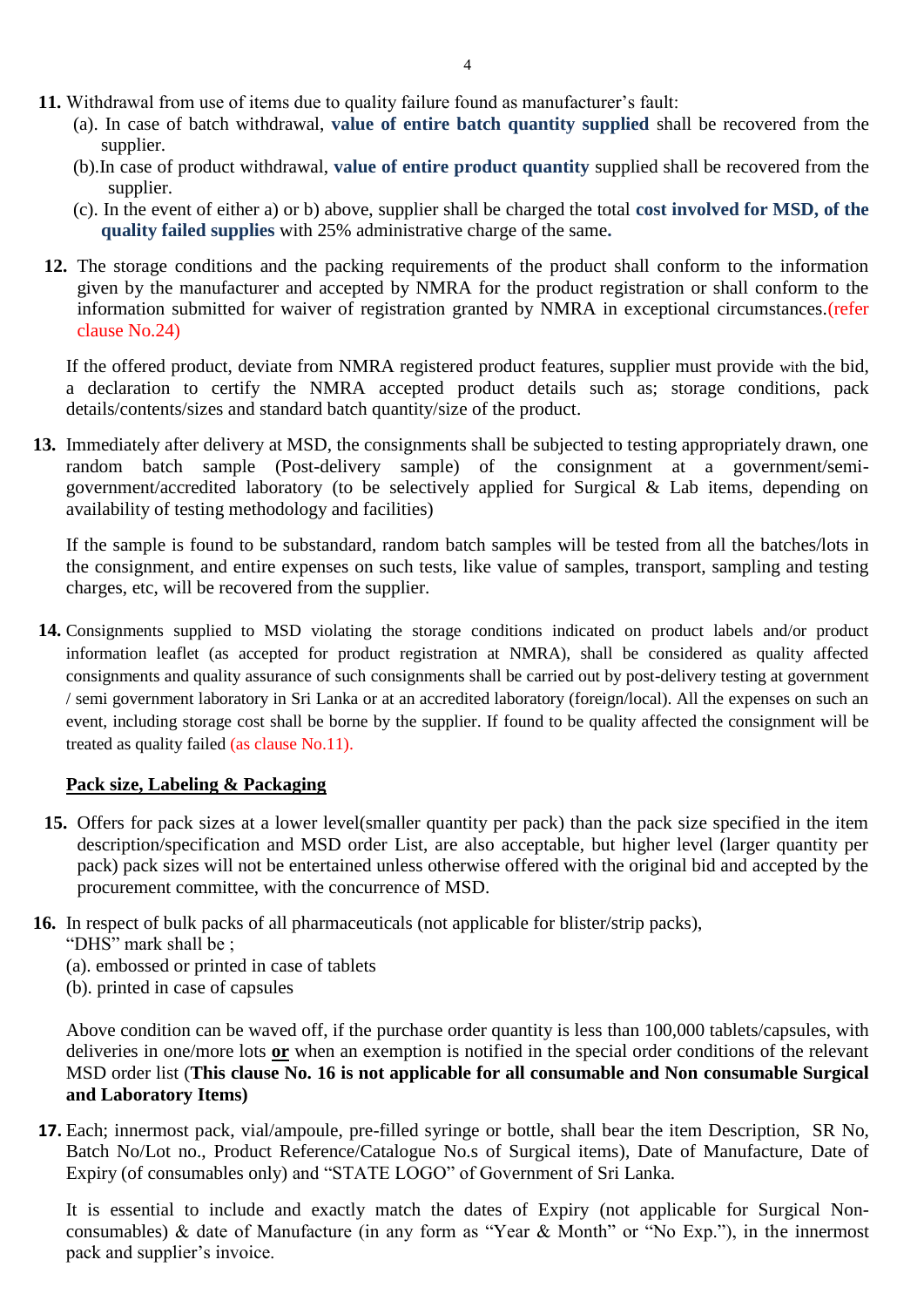**18.** Description of the Item, SR No, Date of Manufacture, Date of Expiry, Batch No, Name and address of manufacturer and "STATE LOGO" of Sri Lanka Government shall be clearly marked on the outer covering of the individual/innermost pack containing the minimum unit of measure, including blister & strip cards and on the outer cover of the carton/box.

Any deviations of the Date of Manufacture (DOM)/ Date of Expiry(DOE)declared in the offer shall be approved by MSD and DOM & DOE shall consist of at least the year & month.

- **19.** All outer most cartons (shipping packages) shall bear the MSD Purchase Order No, SPC Indent No., SR No, Batch No, and Date of Expiry in size 1.5cm letters / figures in prominently visible manner. This may be printed, stenciled or label properly affixed.
- **20.** Batch Number of the product shall be separately Barcoded (in Code 128 or 2D formats) and Barcode shall be printed on the labels at all levels of packing as described below, conforming to the industry standards in Barcode printing and pasting. Format shall be according to Code 128 or 2D standards.

Maximum barcode size shall be 5.0cm (length) x 2.5cm (width).

**21.** In case of receiving goods under inappropriate packaging conditions(not in good order), was to be sorted out by MSD to select the items in good order by 100% checking/handling of the consignment, all expenses incurred to MSD in such an event (including demurrage charges, cold stores charges, labor charges etc. or any other charges incurred until goods are ready for acceptance), have to be paid to MSD by the local supplier, before attending to checking the consignment 100%, by MSD.

In respect of SPC imported supplies, if the local agent does not follow suit as above, such extra expenses incurred to MSD shall be recovered from the supplier by SPC and refund to MSD.

#### **Storage Conditions & Temperature**

- **22.** If the storage temperature & conditions are not specified in the item specification, NMRA accepted product storage conditions, shall conform to Sri Lankan ambient storage conditions in the ranges of  $30^0c$  +/-  $2^0c$ temperature and 75% +/-5% relative humidity. The product storage conditions shall be clearly indicated at all levels of labels/packages/boxes.
- **23.** Maintenance of Cold Chain;
	- a.In case of cold storage items, cold chain monitors (temperature recording devices) shall be included for each carton and the cold chain shall be maintained according to the manufacturer's instructions during storage, transport and delivery.
	- b.Supplier shall use suitable prominently visible identification marks of international standard, with appropriate colours and sizes for easy identification of cold cargo. Supplier shall use standardized **USB Devices** for temperature data logging inside the packages and shall provide free of charge, data logger readers **&/ software (reading apps compatible with Windows-07/latest)** to wharf department of SPC in advance, to enable examining the maintenance of cold chain in transit, and before taking over the consignment by MSD.
	- c.If the cold chain break is observed at the time of taking over the consignments by MSD, such consignments shall be rejected, indicating the reason on the relevant **WDN or copy of the delivery documents.** In such an event, the SPC shall arrange necessary cold storage for the consignment until "observed cold chain break" is investigated leading to acceptance / total rejection of consignment and the expenses born by MSD / SPC in arranging the cold storage shall be recovered from the supplier.
	- d.The vehicles transporting cold cargo to MSD shall be equipped with temperature monitoring devices and the vehicle shall have NMRA approval for transport of pharmaceuticals.
	- e.The suppliers shall dispatch consignments of the items, which require coldchain maintenance, to arrive in Sri Lanka during Monday to Thursday to avoid additional demurrage & storage charges during weekends, during which MSD stores is closed. In case of non-compliance of this condition, any additional expenses incurred to MSD and SPC, to Custom clear/store/receive such consignments shall be recovered from the supplier.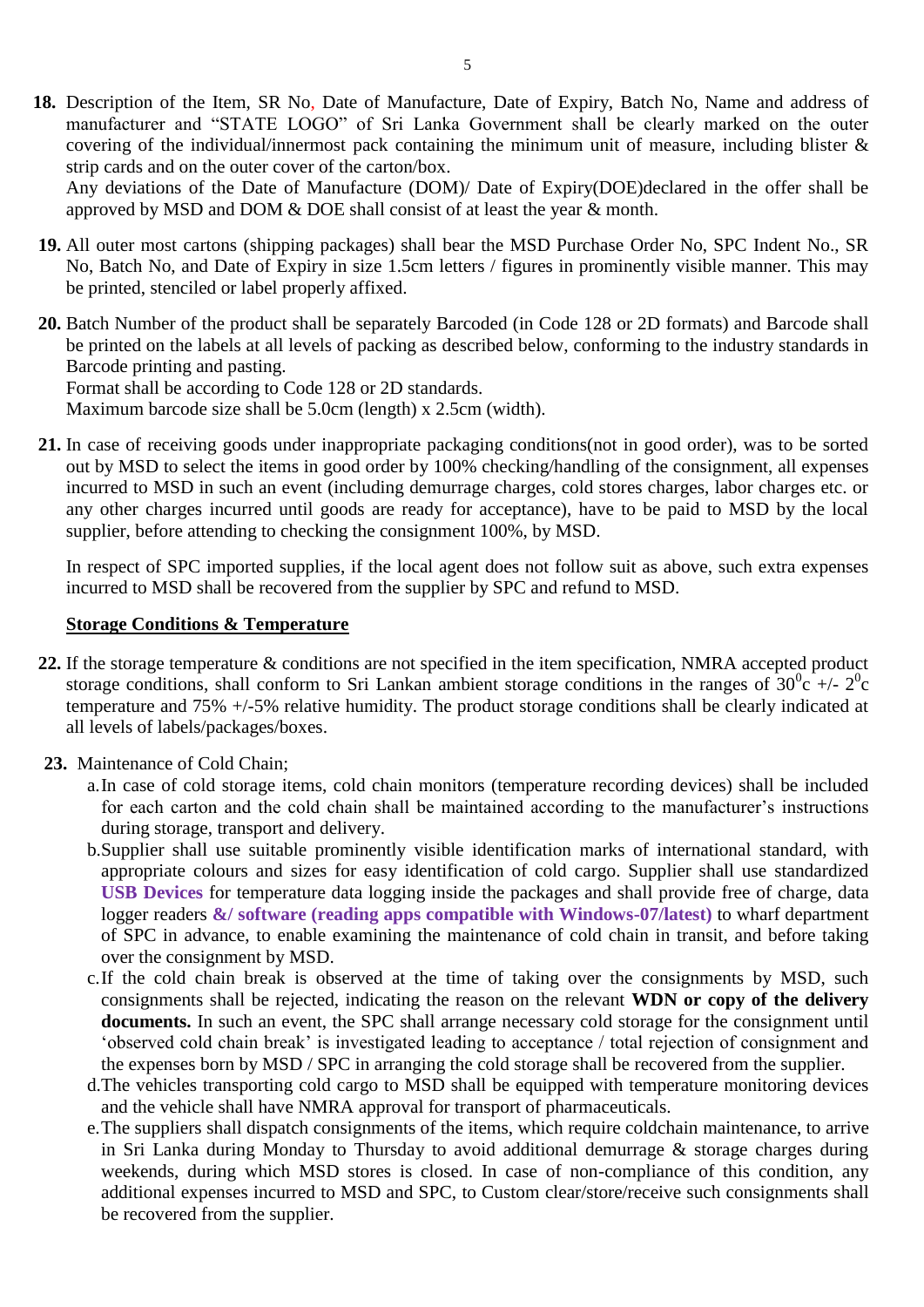**24.** In respect of the products requiring controlled temperature storage (Eg.  $< 25^\circ$ c, 2-25<sup>o</sup>c, 15-20<sup>o</sup>c/30<sup>o</sup>c, 2-8<sup>o</sup>c etc.), supplier shall provide MSD with latest product stability study reports with the invoice of the consignment.(report shall include studies; at  $30^{\circ}$  +/-  $2^{\circ}$  &  $75\%$  +/- 5% RH for **AC stored** items and at  $25^0$ c +/-  $2^0$ c & 60% +/- 5% RH for **Cold stored** items. It shall be a true copy of the latest report submitted to NMRA or a report issued within last 05 years). (refer clause No.12)

#### **Delivery Requirements**

**25.** All items shall be supplied as per the latest/final delivery schedule, communicated to the supplier, as an amended Indent/PO delivery schedule (if not amended, original schedule in the Indent/PO will apply) mutually agreed between MSD& SPC, at the time of establishing the payment terms (L/C, DP, TT, etc). Any deviation from this agreed delivery schedule shall be treated as a defaulted delivery.

Contravening the above directions, if the delivery schedule is violated by the supplier for no fault of MSD/SPC/MOH and in the event MSD decides to accept any such consignment in full or part thereof, that is delivered after the due delivery date, Condition No. 27 on delayed deliveries, shall be applied.

- **26.** All consignments shall be delivered at Medical Supplies Division or an alternate receiving point as directed. However sending consignments **to reach Sri Lanka from 15th December to 10th January** shall be avoided, unless otherwise prior approval has been granted by MSD for such deliveries.
- **27.** Defaulted consignments with respect to delivery schedule shall only be considered for acceptance, subject to a penalty imposed for the delay due to suppliers fault, allowing a grace period up to two weeks. Consignments delivered after that grace period shall be considered for acceptance subject to a penalty to the supplier as described below ;

(a). A penalty of 0.5% per day of the consignment value, calculated commencing from the 15th day up to 60th day delay from the due delivery date, as per the indent/PO or its" latest amended delivery schedules.

(b). When the delay exceeds 60days purchase order will be considered as automatically cancelled, on defaulted performance. In such a situation, MSD reserve the right to recover liquidated damages or to revoke the cancellation (eg. if payments have been released prior to such a cancellation), and accept the consignment subject to a 25% admin charge.

**28.** (i). If any local purchases were to be made by MSD/SPC to ensure continuity of supply (due to noncompliance of Indent/PO/its' amended; delivery schedule); in the ensuing period inclusive of the grace period for delivery from due delivery date, extra expenditure incurred on such local purchases, over the landed cost of relevant SPC main order, shall be recovered from the supplier.

(ii). If a delivery defaulted (violating delivery schedule in the indent/PO) SPC supplier/his local agent, who participate in an urgent local purchase tender of SPC or MSD for the same item, quoting the same product or any similar product, is bound to supply the local purchase order at the landed cost of the defaulted SPC main order. In violations of the same, the cost difference will be set off from the payments to the supplier of the corresponding SPC main order.

**29.** In respect of local manufacturers/ local suppliers, all deliveries shall be made only on week days excluding public holidays, also allowing adequate time to enable the completion of the receiving process at MSD stores before 3.30 p.m. In the event of failure to meet this deadline due to supplier's fault (eg. In delivery; time, product, document, etc.) goods shall be accepted on the following working day, such date shall be counted for working out penalties as per No. 27 (regarding defaulted consignment) of the conditions of supply.

As an alternative, supplier can request MSD to take over the consignment on the same day, subject to settling all other expenses (i.e. staff OT, forklift charge, etc.) of MSD, by the supplier.

**30.** The extension of L/C's overstepping delivery schedules in the Indent/PO/its' amendments, shall not in any way affect the recovery of late delivery charges, as per Condition No. 27 (regarding defaulted consignments) and any other direct or indirect additional costs/liquidated damages, relating/consequent to extension of L/C.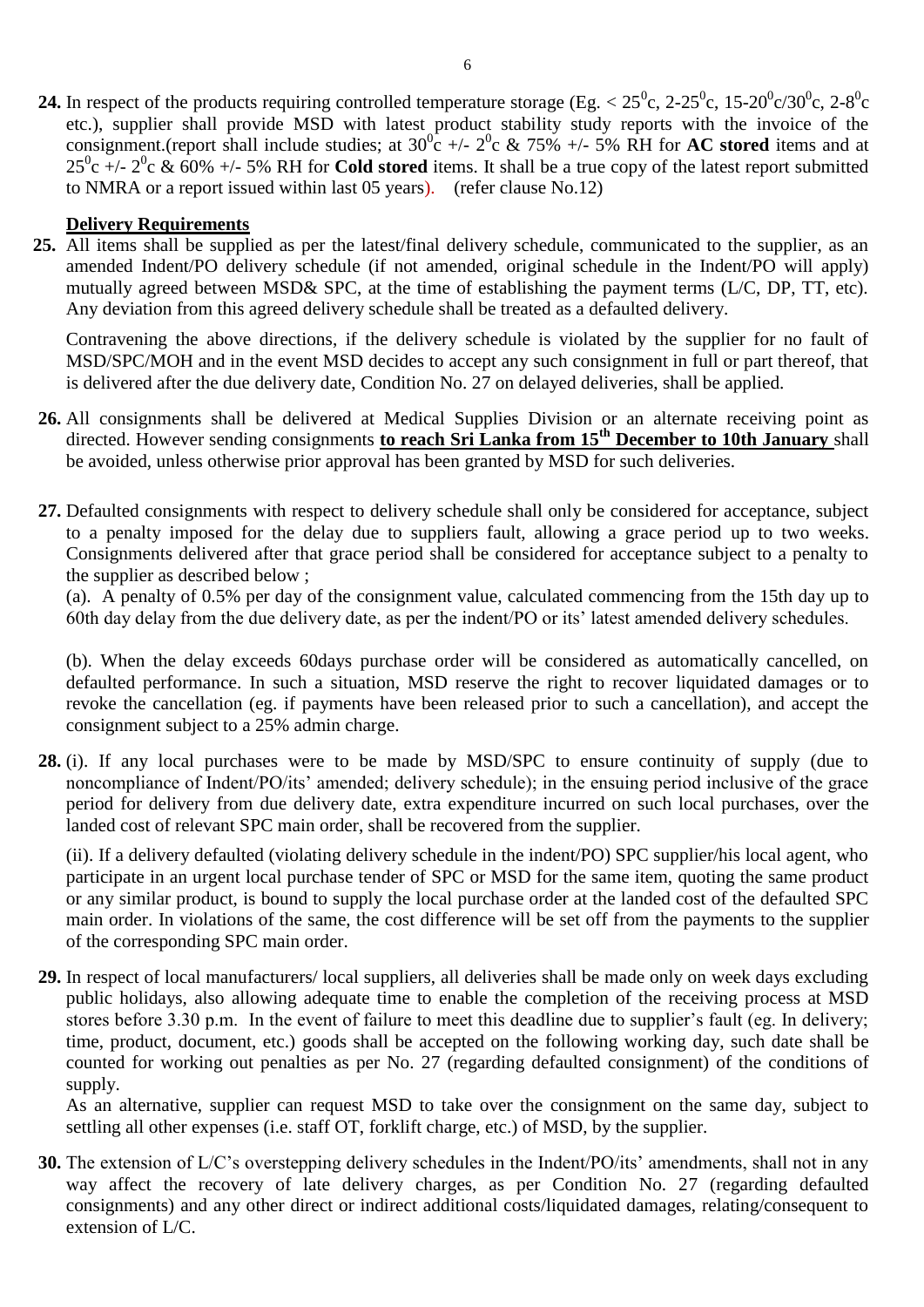**31.** When adequate storage space is not available at MSD, to accept a delivery defaulted consignment (deviating from the delivery schedule in the Indent/PO/its" amendments) under the condition No. 27, any additional expenses caused to MSD or SPC in arranging temporary external storage and other expenses (eg. demurrage, detention, container storage, re-handling cum transport, etc.) shall be borne by the supplier.

## **Documents & Information**

- **32.** MSD Order No, Item Description, SR No, Batch No., Date of Manufacture, Date of Expiry and product Storage Condition, shall be indicated in all Supply Invoices and detailed Packing Lists.
- **33.** One of the tender samples of the selected bid shall be forwarded to MSD, for using as a reference sample (can make it; a part of the last consignment or a returnable to supplier) for checking the conformity of the consignments received under the indent/PO. (applicable for all surgical items and laboratory regular items except when specified in respective order lists).

The product artwork or dimensional detail diagrams, product Catalogues and Catalog No"s, as necessary for the surgical items (**not relevant to pharmaceutical & Laboratory items)** shall be provided with the bid document, for reference in the; tender evaluation by SPC, ascertaining (before awarding) user acceptance of deviations from the spec by MSD and inspecting the consignments delivered to MSD.

The artwork of the; specimen labels, minimum pack and outer most box/shipper carton, that satisfies the above mentioned labeling conditions shall be provided before signing the contract with the performance bond.

- 34 The supplier shall submit all shipping documents to (Including Bills of Lading / Draft Air Way Bills etc.) SPC Imports department and MSD by e-mail (follow instructions in website **www.msd.gov.lk**), at least 03 days before the Expected Time of Arrival (ETA) of sea freighted consignments & 02 days before the ETA of Air freighted consignments.
- 35. After releasing the Indent/PO or establishing L/C, the latest logistical position of manufacturing & supply on the Indent/PO, shall be updated biweekly through e-mails to SPC with a copy to MSD by the supplier.( follow instructions in the website [www.msd.gov.lk\)](http://www.msd.gov.lk/) If it is not complied or the information so provided are found to be incomplete/false, the grace period (for

supply delays) mentioned in the condition No. 27 will not be applicable.

#### **Common conditions**

- 36. In addition to the general conditions of supply given herein, item/order-list specific amendments, exclusions or additions to the same, stated in the covering letter of the order list and any other relevant conditions as per the tender document issued by SPC, are also applicable. The order/item specific; new conditions or amendments to General Order Conditions, will be included in the order list itself and as a remark entry in the MSMIS order records.
- 37. Administrative surcharge of 25%(on the value of goods), will be applied for tender condition violations that cause deficiencies in supply with respect to; quality, standards  $\&$  specifications, short packing  $\&$  short supply or delayed delivery as per the cabinet decision. **(eg. As in conditions No. 08,05,10,13)**
- **Abbreviations :***NMRA ; National Medicines Regulatory Authority/Sri Lanka,* SPC ; State *Pharmaceuticals Corporation, MSD; Medical Supplies Division,*

## **(b) Part B-Special Order Conditions (SOC) of Supply**

Note: SOCs are used, when it is really necessary to enable, item/order list specific deviations from the GOC clauses that are applicable to all or selected items in the order list concerned and in which case the relevant order list No. and SR No. s, shall be indicated separately against each clause of SOC, with the counter signature of Director (MSD) to make it effective.

**Sufficient quantity of samples should be forwarded for evaluation.**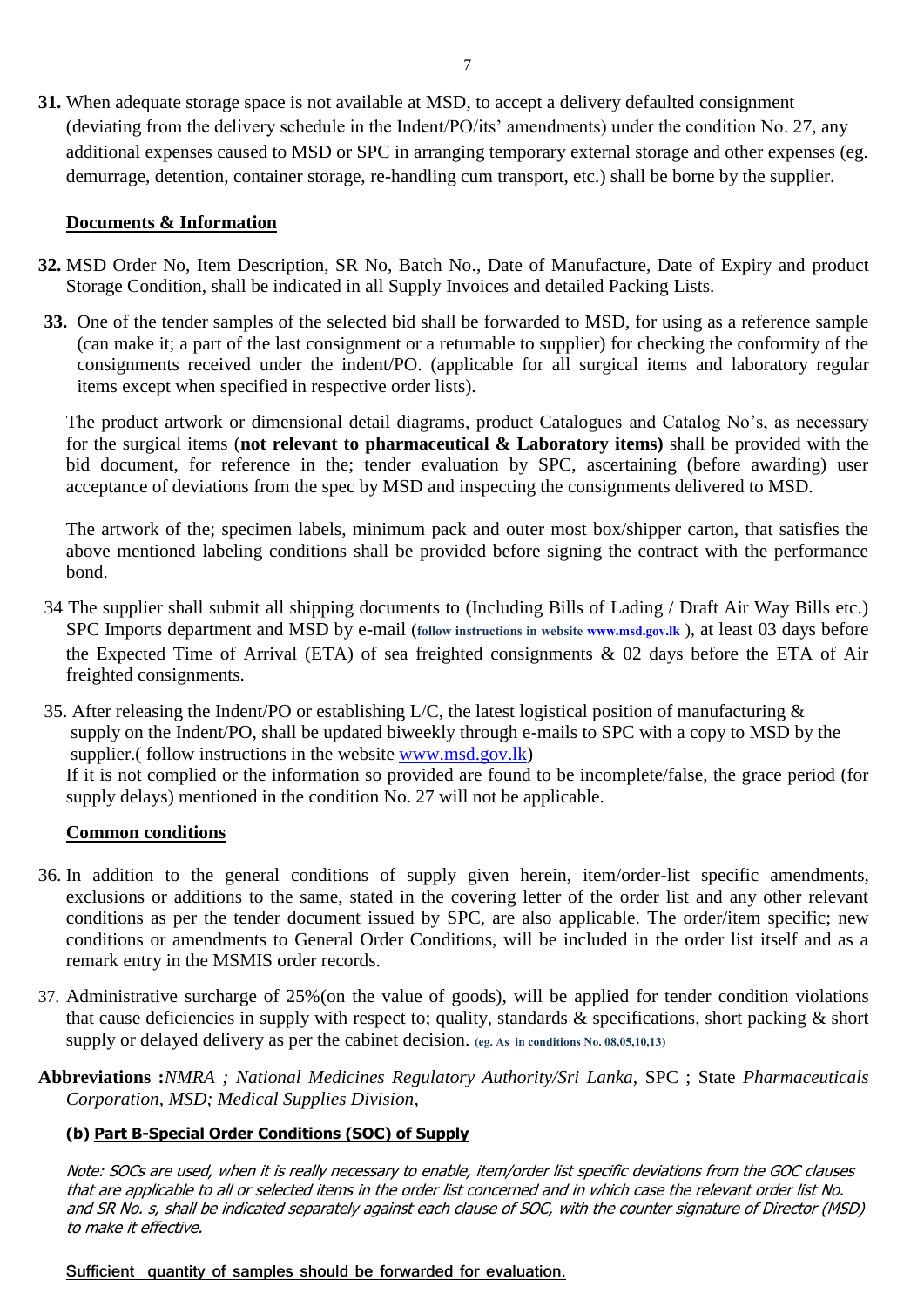#### **Special Conditions**

- Suppliers should submit all shipping documents including the Bill of lading or Air Way Bill to SPC at least 2-3 days prior to arrival of the consignments to prevent any delay in clearance.
- In the event of an award made to you on this tender, SPC reserve the right to cancel/suspend the procuring of said order in any stage, if you would be placed the defaulted supplier's list due to quality failure found in your previous supplies made to SPC or non compliance of contractual agreement.
- This bid is administered by the provisions of the "Public Contract Act No. 3 of 1987" and therefore, in the event bidder is to retain an agent, representative, nominee for and on behalf of Bid or shall register himself and such public contact act in accordance with the section 10 of the Public Contract Act and produce such valid original certificate of registration with the bid.
- Where a purchase for a particular item is being made for the first time from a supplier, or where there are previous quality failures on goods supplied by a Particular supplier payments will only be made upon testing the quality and standards of the goods and comparing the bulk supply with the samples provided along with the offer.
- Destination Terminal Handling charges (THC) should be borne by the supplier at the Port of Loading. Hence when the C&F prices are quoted this should be inclusive of THC.
- The bid submitted should be duly signed and endorsed by the Bidder/ Tenderer him self (with the name and designation of the signatory) or by the representative. Representatives submit offers on behalf of their principals should submit a letter of authorization and power of attorney (if signing on behalf of the principals) and also should submit documentary proof on their registration as per the Act. No. 03 of 1987 with the Department of the Registrar of Companies – Sri Lanka.
- In the event of delivery of consignments deviating from given delivery schedule by MSD due to default of supplier and same is rejected due lack of storage space available at MSD warehouses, any resulting demurrage charges incurred shall be borne by the suppliers concerned.
- **All Shipment should be made exclusively on vessels belonging to the Ceylon Shipping Corporation or those chartered by CSC. Shipments on other vessels will be permitted in instances where vessels of the Ceylon Shipping Corporation do not call at the Port of Shipment or if they are not available for timely shipment of cargo. In which event the supplier should attach a waiver certificate issued by Ceylon Shipping Corporation on their Authorized Agent in the supplier's country.**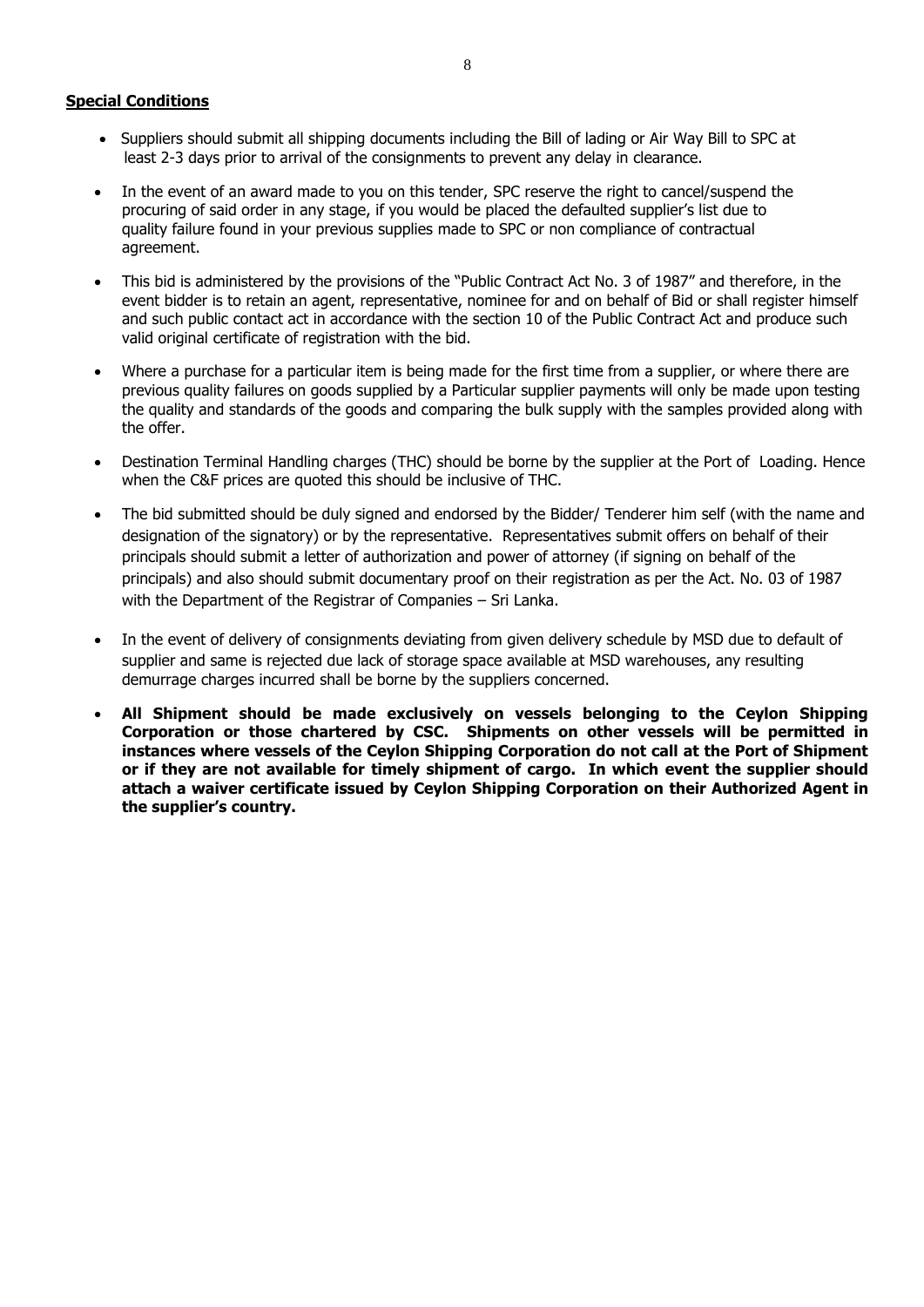# **BID NO: DHS/S/WW/100/22 CLOSING ON : 21.12.2021 at 9.00 a.m.**

#### **ORDER LIST NUMBER: 2022/SPC/N/R/S/00079**

| <b>Item</b><br><b>No</b> | <b>SR No</b> | <b>Item</b>                                                                                                                                                                            | Qty<br>Nos. | <b>Delivery</b>            | <b>Bid Bond</b><br>Value (LKR) |
|--------------------------|--------------|----------------------------------------------------------------------------------------------------------------------------------------------------------------------------------------|-------------|----------------------------|--------------------------------|
|                          | 21003303     | Semi Rigid Uretero-renoscope, size 7Fr Sheath,<br>with 3Fr working channel, end viewing, 43cm<br>(approx.) length, Karlstorz<br>type or similar, stainless steel.<br>Packing: 1 Nos.   | 30 Nos.     | 15-Feb/2022<br>15-Jul/2022 | 22,996.00                      |
| $\mathcal{P}$            | 21003304     | Semi Rigid Uretero-renoscope, size 8.5Fr Sheath,<br>with 4Fr working channel, end viewing, 43cm<br>(approx.) length, Karlstorz<br>type or similar, stainless steel.<br>Packing: 1 Nos. | 25 Nos.     | 15-Feb/2022<br>10-Jul/2022 | N/A                            |
| 3                        | 21004502     | Visual obturator for Resectoscope Sheath size<br>26Fr, Karlstorz type or similar, stainless steel.<br>Packing: 1 Nos.                                                                  | 14 Nos.     | 14-Feb/2022                | N/A                            |
| 4                        | 21004702     | Biospy Forceps, size 4Fr for use with cystoscope,<br>double action jaws, stainless steel.<br>Packing: 1 Nos.                                                                           | 7 Nos.      | 7-Feb/2022                 | N/A                            |

#### **Packing; 1 Nos.**

**All tenderers should furnish an unconditional Bid Bond encashable on demand to the value mentioned in the item list. Bid Bond should be submitted with valid up to 19.07.2022 together with the tender**

1. Page 9 Condition No. 19.b

#### **Registrar of public contracts**

This clause should be amended as awards over Sri Lanka rupees Five Million instead of (LKR) Ten Million.

1. Page 10 Condition No. 20. a

Representative samples in respect of items offered should be submitted to reach SPC on or before the closing time on the closing date of tender and acknowledgement receipt to be obtained from Administration Department of SPC.

#### **Contract:**

**The successful supplier should agree to enter into a contract/Agreement is applicable normally for awards which are over LKR 500,000.00 instead of 10.0 Million.**

**Bidding Document Fee- As per the guideline 6.1.1 (a) of the Government Procurement Guidelines 2006.**

**A non refundable fee of Rs. 3,000/= + taxes should be paid in cash to SPC for each set of Tender Documents**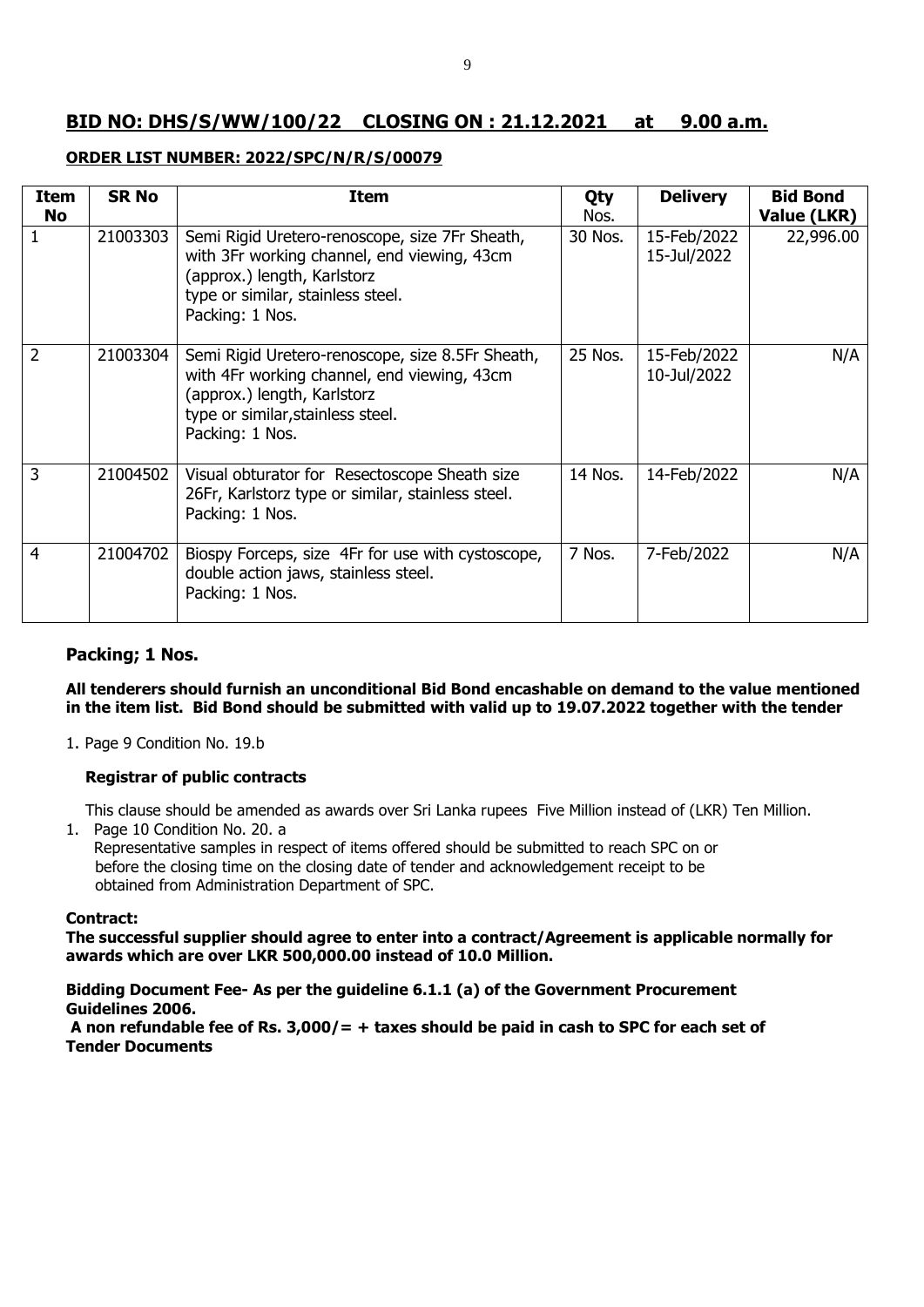## **Amendments of Bidding Document for Procurement of Surgical/Lab items**

- (1) **Clause 8**
	- (a) Bid Bonds to be submitted for each item (SR Number) when estimated value of each item exceeds LKR 01 Million.
	- (b) Value and validity applicable for the submission of Bid Bond for each item should be as indicated therein.
	- 08.2 The Bid Bond should be valid for at least 30 days beyond the validity of the Bid.
	- (c) To be deleted.

## (2) **Clause 12**

## Amend as **REIMBURSEMENT**

12.1 Corporation reserves the right to call for reimbursement in the event of short packing, loss/damage or deterioration of goods supplied within the shelf-life, also for packs which cannot be identified due to labels falling off or items with incorrect labeling.

## (3) **Clause 16.6**

Any request for a price increment due to LKR depreciating against foreign currency will not be accepted and such bid will be rejected at the preliminary stage of bid evaluation.

#### (4) **Clause 19**

19.1

(b) A Certified copy of NMRA Registration Certificate certified by Attorney-at-Law, Commissioner of Oaths of Justice of Peace should be submitted along with the bid

(5) **Clause 28.0** 

Evaluation will be done as per Bid Form (Annex – II B) and Bid Evaluation Summary Sheet. (Annex – II C, to be submitted along with the Bid and a soft copy as per instruction given in  $www.spc.lk$  Web Site)

 $(6)$  2<sup>nd</sup> column of Annex II B amend as "FULL DESCRIPTION OF ITEM OFFERED THE STANDARD & STORAGE CONDITION"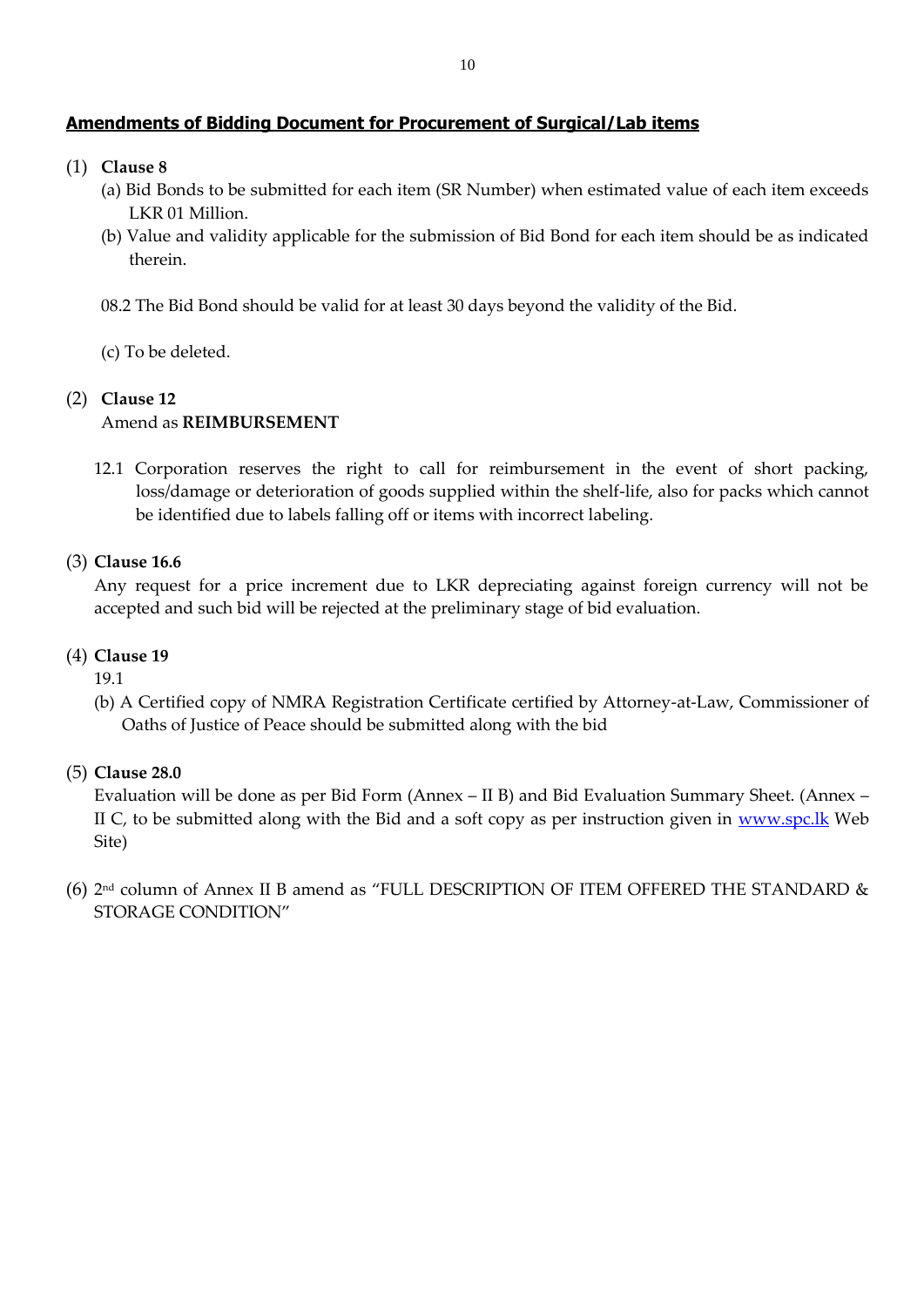(7) Annex – 1 to be amend as follows.

# **SPECIMEN OF ANNEX – 1**

**ANNEX – 1**

# **BID NO/ BID REFERENCE : (TENDER NO)**

**DATE OF ISSUE :**

# **CLOSING DATE & TIME : (SRI LANKAN TIME)**

# **ORDER LIST NO :**

| <b>SR No</b> | <b>Item Description/Specifications</b> | Quantity | <b>Delivery Schedule</b> |
|--------------|----------------------------------------|----------|--------------------------|
|              |                                        |          |                          |
|              |                                        |          |                          |
|              |                                        |          |                          |
|              |                                        |          |                          |

Amount of Bid Bond : LKR …………….. or USD ……………….. to be submitted along with the Bid Bond valid till ………………… (date)

Bid validity period : Bid should be valid till ………….. (date)

Bid Document Fee : ………………… (should be paid in cash to SPC for each set of Bid Documents)

# **MSD CONDITIONS OF SUPPLY**

1. 2.

Abbreviations : SPC ; State Pharmaceuticals Corporation, MSD; Medical Supplies Division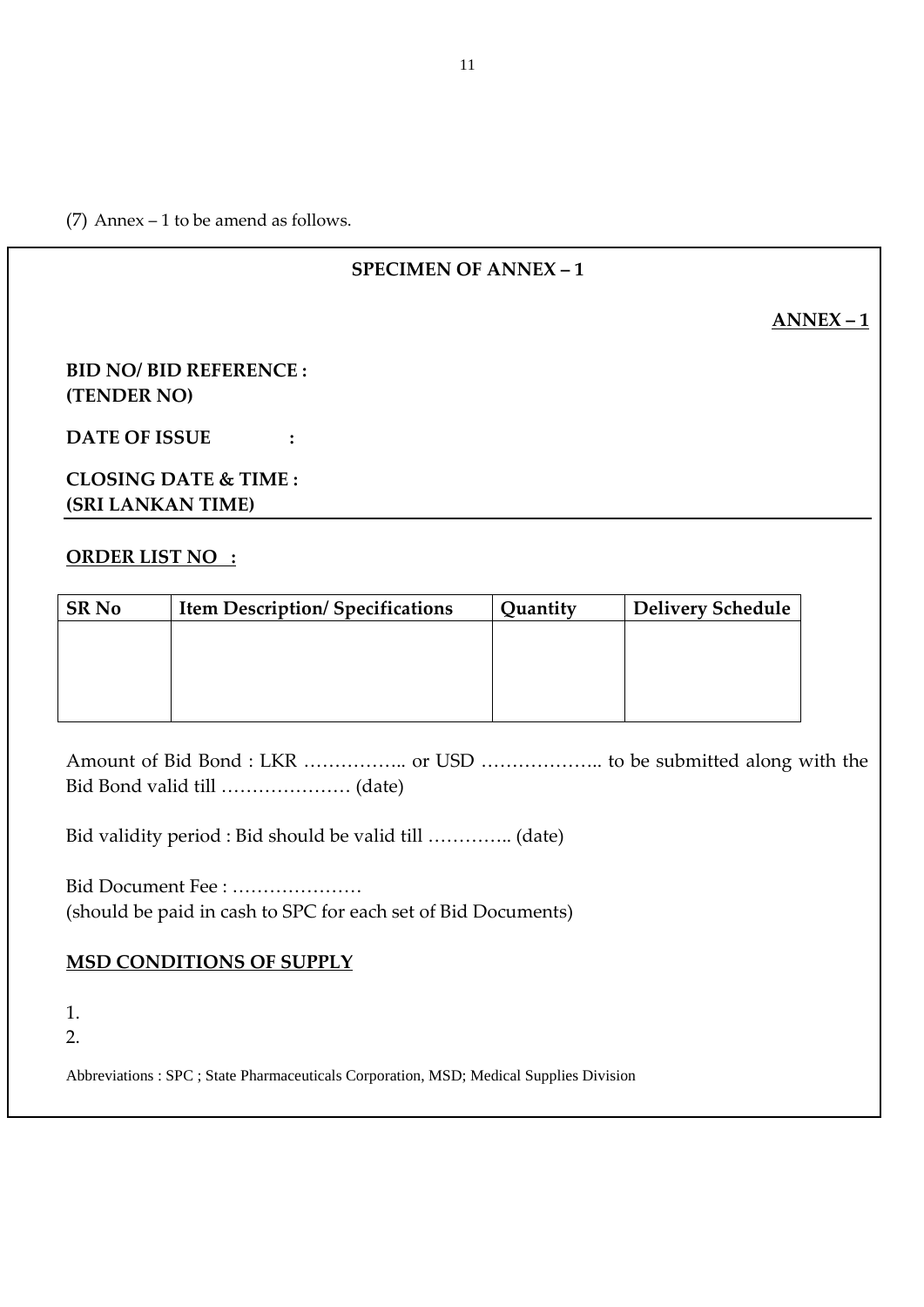- 28.1
- v) The Corporation shall list out the bids which are conformed to the technical specifications as most responsive substantially responsive bids irrespective of prices they have offered as the lowest, second lowest, third lowest etc. to use in case of the lowest evaluated responsive bidder refuses to supply during the specified time frame. Please note that price quoted should be 10% range of the lowest bid. Instead of awarding 100% of quantities of respective items to be procured, the supply of quantities can be distributed among responsive bidders on a predetermined schedule Such as..

|                        |  |        |  |  | Name of the Bidder/   Rank as per the Price   Percentage of Supply of |  |  |
|------------------------|--|--------|--|--|-----------------------------------------------------------------------|--|--|
| Supplier               |  | quoted |  |  | quantities                                                            |  |  |
| The lowest             |  |        |  |  | 60%                                                                   |  |  |
| 2 <sup>nd</sup> Lowest |  |        |  |  | 30%                                                                   |  |  |
| 3 <sup>rd</sup> Lowest |  |        |  |  | 10%                                                                   |  |  |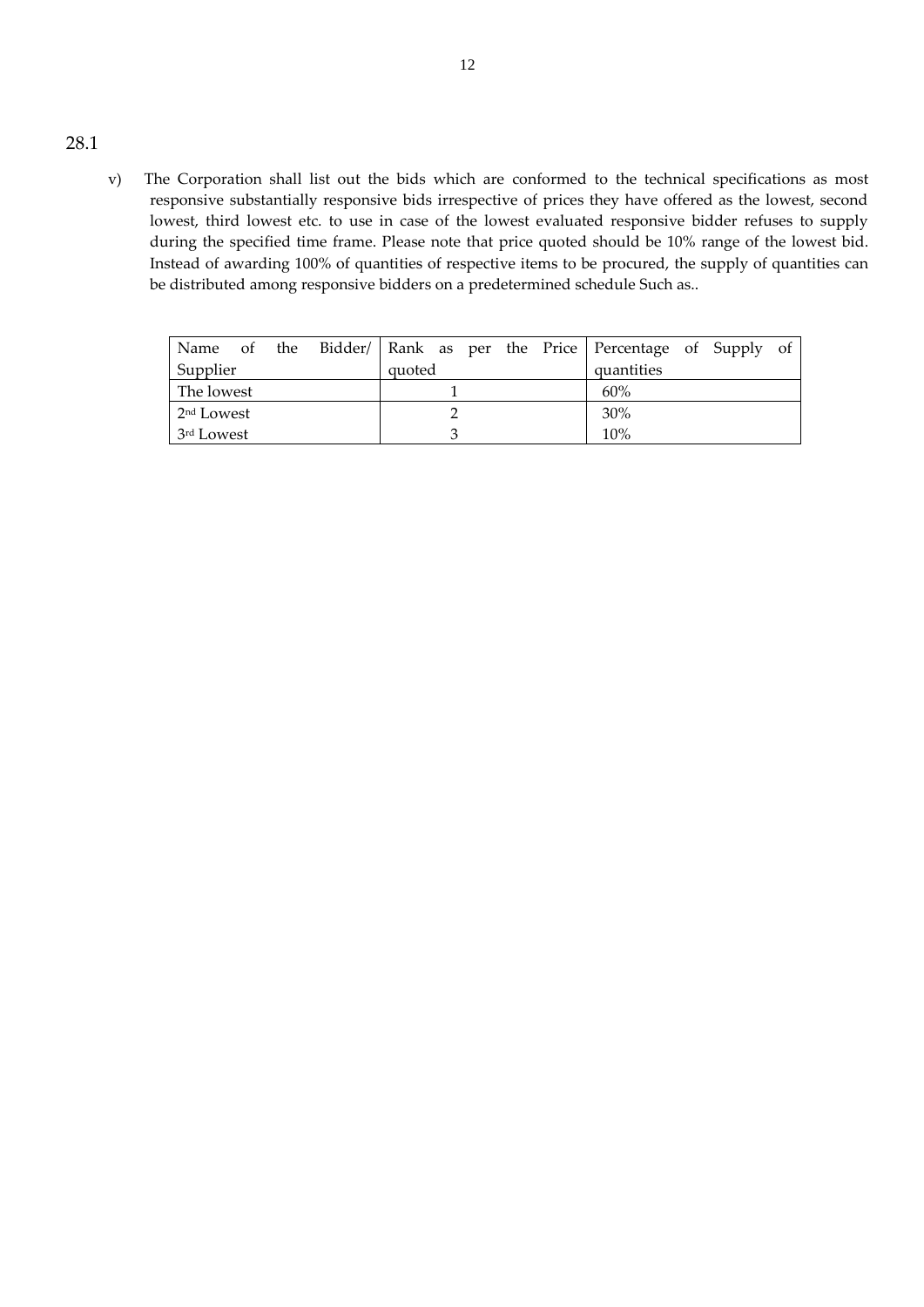**Annex VI**

#### **SPECIMEN OF CONTRACT FORM (IB)**

# **STATE PHARMACEUTICALS CORPORATION OF SRI LANKA**

(Established under the State Industrial Corporation Act, No. 49 of *1957)* "Mehewara Piyasa", 16<sup>th</sup> Floor, No. 41, Kirula Road, Colombo 5, Sri Lanka. Tel : 00 94 11 2335008/ Fax : 00 94 11 2582495 E-Mail: [dgmsurgical@spc.lk](mailto:dgmsurgical@spc.lk)

#### **DEMOCRATIC SOCIALISTREPUBLIC OF SRI LANKA AGREEMENT**

SPC Ref. No Date : Bid Ref.

This **AGREEMENT** made and entered into between the State Pharmaceuticals Corporation of Sri Lanka, a Corporation established under the State Industrial Corporation Act. No. 49 of 1957 and having its Head Office at "Mehewara Piyasa", 16<sup>th</sup> Floor, No. 41, Kirula Road, Colombo 5, Sri Lanka. (hereinafter called the "SPC" which term or expression shall mean and include the said State Pharmaceuticals Corporation and its successors and permitted assigns) of the **FIRST PART**

**AND** 

M/s …………………………………………………………………………………………………………..

**…**business under the time, style and firm of a company duly registered and carrying business (hereinafter called "the supplier" and which term or expression shall mean and include the said and its/their/its heirs executors administrator and permitted assign/successors in business or permitted assigns) of the **SECOND PART.**

#### **AND**

M/s ………………………………………………………………………………………………………….. **…**business under the time, style and firm of a company duly registered and carrying business (hereinafter called "the Local Agent" and which term or expression shall mean and include the said and its/their/its heirs executors administrator and permitted assign/successors in business or permitted assigns) of the **THIRD PART.**

|                      | Whereas the State Pharmaceuticals Corporation has accepted the bid of M/s |  |
|----------------------|---------------------------------------------------------------------------|--|
|                      |                                                                           |  |
|                      |                                                                           |  |
|                      |                                                                           |  |
|                      | will act as local agent of the supplier for all matters arising out       |  |
| of supplies here of. |                                                                           |  |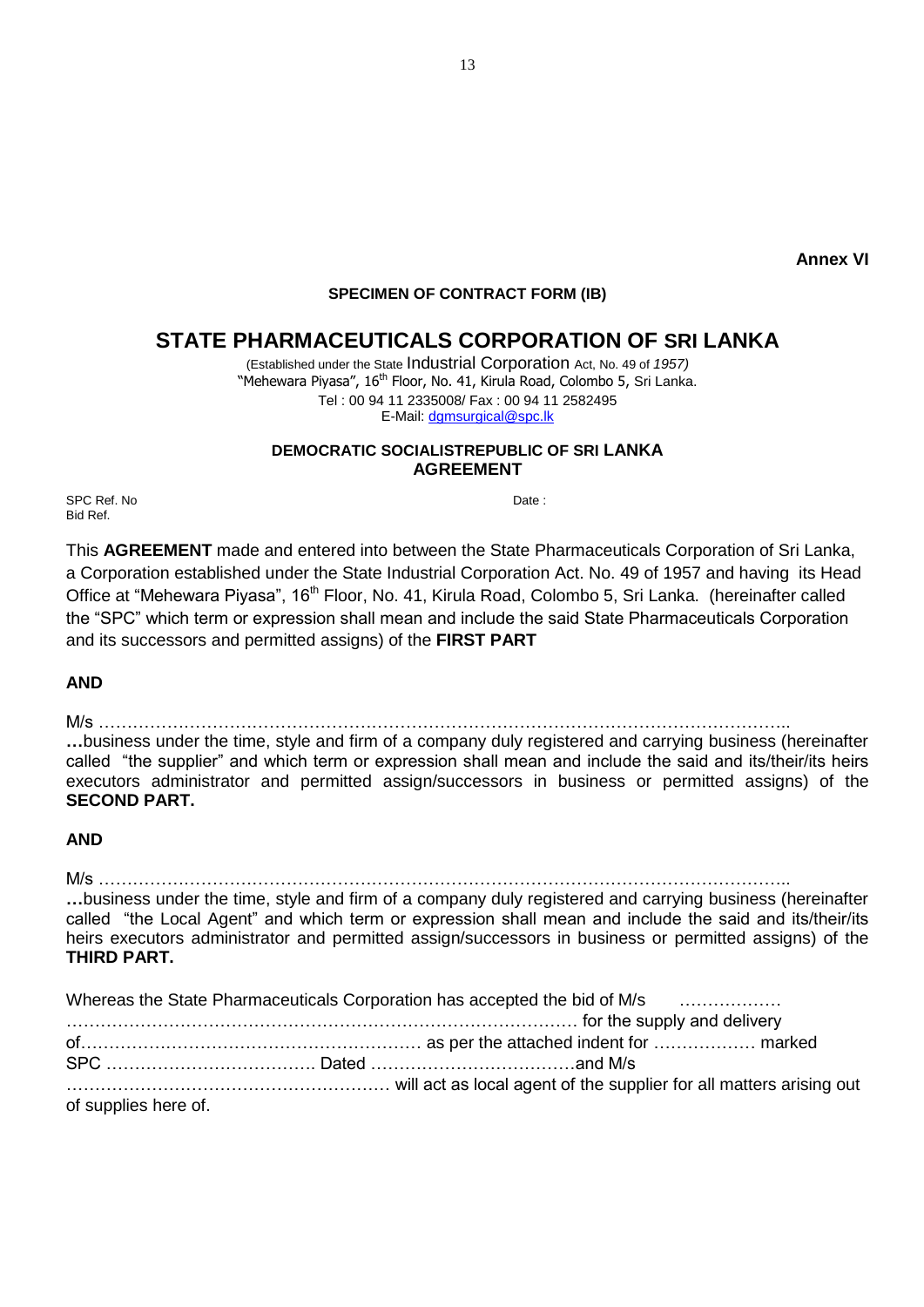#### **NOW IT IS HEREBY AGREED AS FOLLOWS:**

- 1.The following documents:
	- (a) Conditions of Contract marked Annex 1
	- (b) Bid Documents marked Annex 2
	- (c) Copy of Indent marked Annex 3

(hereinafter called "the Contract Documents") showing and describing the nature and scope of the agreement duly signed by three parties shall be deemed to form and be read and construed as part and partial of this agreement.

2. In consideration of the payment to be made by SPC to the supplier the contract sum hereinafter mentioned the supplier hereby covenants with SPC to supply and deliver the goods in conformity in all respects with the provisions of this contract, and the local agent will be responsible for all the matters regarding the supplies which do not confirm to required standard..

The supplier shall be paid for such supply and delivery of the goods according to the Indent marked and in the manner and at the times hereinafter specified.

This contract as herein before defined constitutes the entire agreement between SPC, the supplier and the local agent may only be modified or repealed by formal agreement in writing duly executed by the parties or their authorized representatives.

In witness whereof the State Pharmaceuticals Corporation has caused its Common Seal to be affixed and ……………………… and …………………………. of State Pharmaceuticals Corporation have set their hands and Supplier and the Local Agent has placed its hand/caused its Common Seal to be affixed hereunto and to two other of the same tenor on this …………….20…

The Common Seal of M/s (supplier)………………………………………………... herein.

1. ……………………………………..

President/Managing Director/C.E.O.

2. ……………………………………..

Director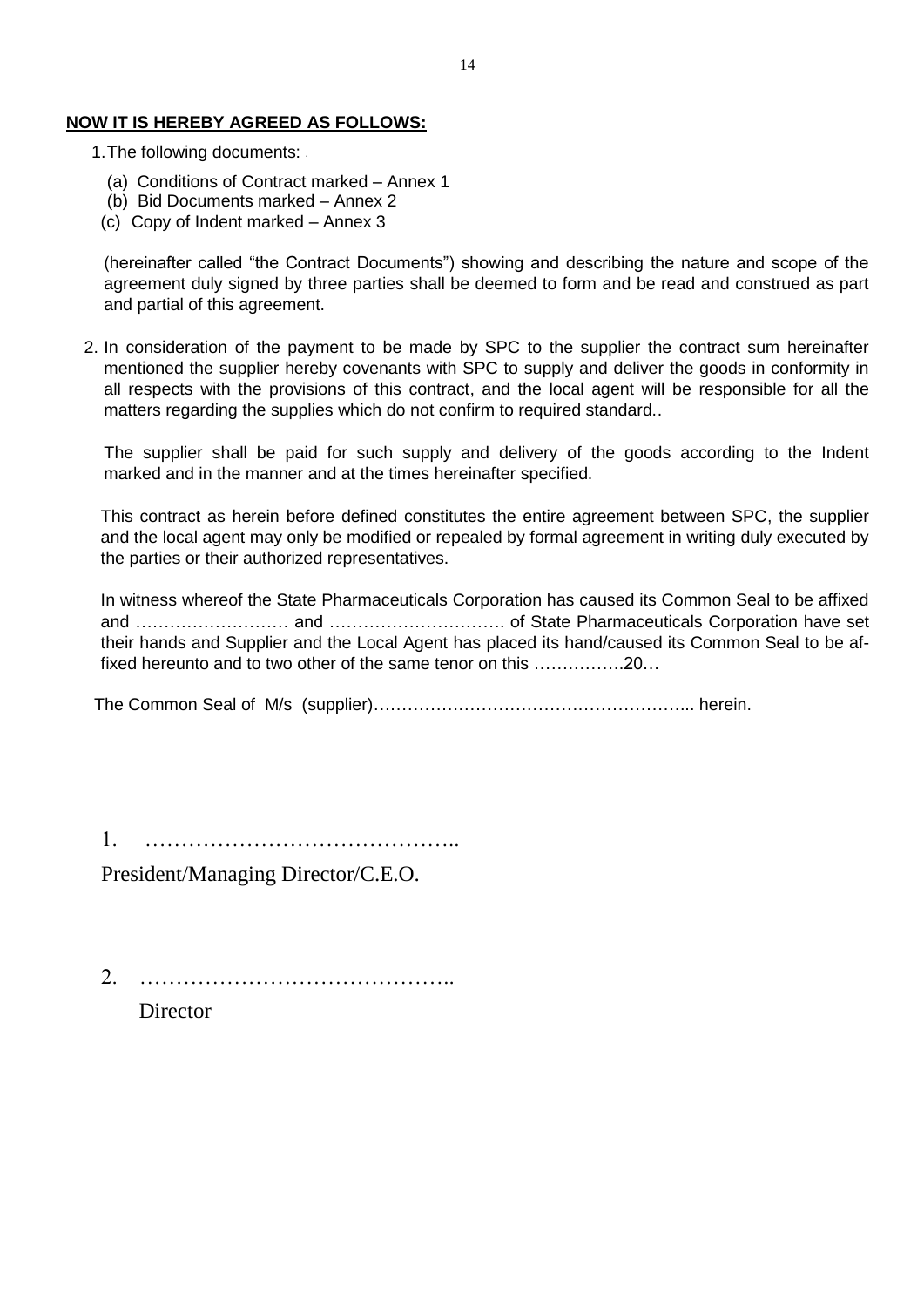# **CONDITIONS OF CONTRACT**

## 3.**FREE REPLACEMENT /REIMBURSEMENT**

- 3.1 SPC reserves the right to call for Free Replacement/Reimbursement in the event of
	- 3.1.1 Short packing
	- 3.1.2 Loss/damage or deterioration of goods supplied (within shelf-life if applicable)
	- 3.1.3 Packs which cannot be identified due to labels falling off.
	- 3.1.4 Goods supplied fails to perform or meet requirements of the specification/or quality standards to the satisfaction of Medical Supplies Division of Sri Lanka/ State Pharmaceuticals Corporation of Sri Lanka.
- 3.2 In the event of a quality problem, Batch samples would be tested by SPC its authorized personnel at the NMQAL or SPC Quality Assurance Laboratory or any other Quality Assurance Laboratory nominated by SPC or it's fitness for use will be determined by and expert Committee appointed by the relevant authority.

## 3.3 **Withdrawal from use of Item due to quality failure.**

- a) In case of batch withdrawal due to quality failure, the supplier/ manufacturer shall reimburse the value of entire batch quantity supplied.
- b) In case of product withdrawal due to quality failure, the supplier/ manufacturer shall reimburse the value of entire product quantity supplied.
- c) In the event of either a) or b) above the supplier/ manufacturer shall be surcharged additional 25% of the total value concerned as administrative cost.

Samples from the available batches will be retained by SPC and the balance will be destroyed by SPC in the presence of the Local Agent and a certificate of destruction issued by SPC.

The supplier and the Local Agent agreed to reimburse the SPC the landed cost and an additional 25% surcharge of the total quantity supplied.

## 20. **FORCE MAJEURE**

20.1 The supplier shall not be liable for any delay or failure in making delivery of the supplies if it was due to any event which interfered with performance and was beyond the control of the supplier. However, at every time the supplier faces a situation disturbing the due performance of the obligations under this contract due to conditions beyond his/ its control he/it should write to SPC and get its approval. Approval/disapproval will be notified within 7 working days of receipt of same in writing. Parties however shall endeavours to remove any obstacles to performance (when possible) and co-operate to remove the harmful effects as far as practicable.

## 21 . **NOTICE**

21.1 All notices given in respect of this contract shall be deemed to be sufficiently given if sent by registered post addressed to the parties at the respective addresses at the beginning hereof written.